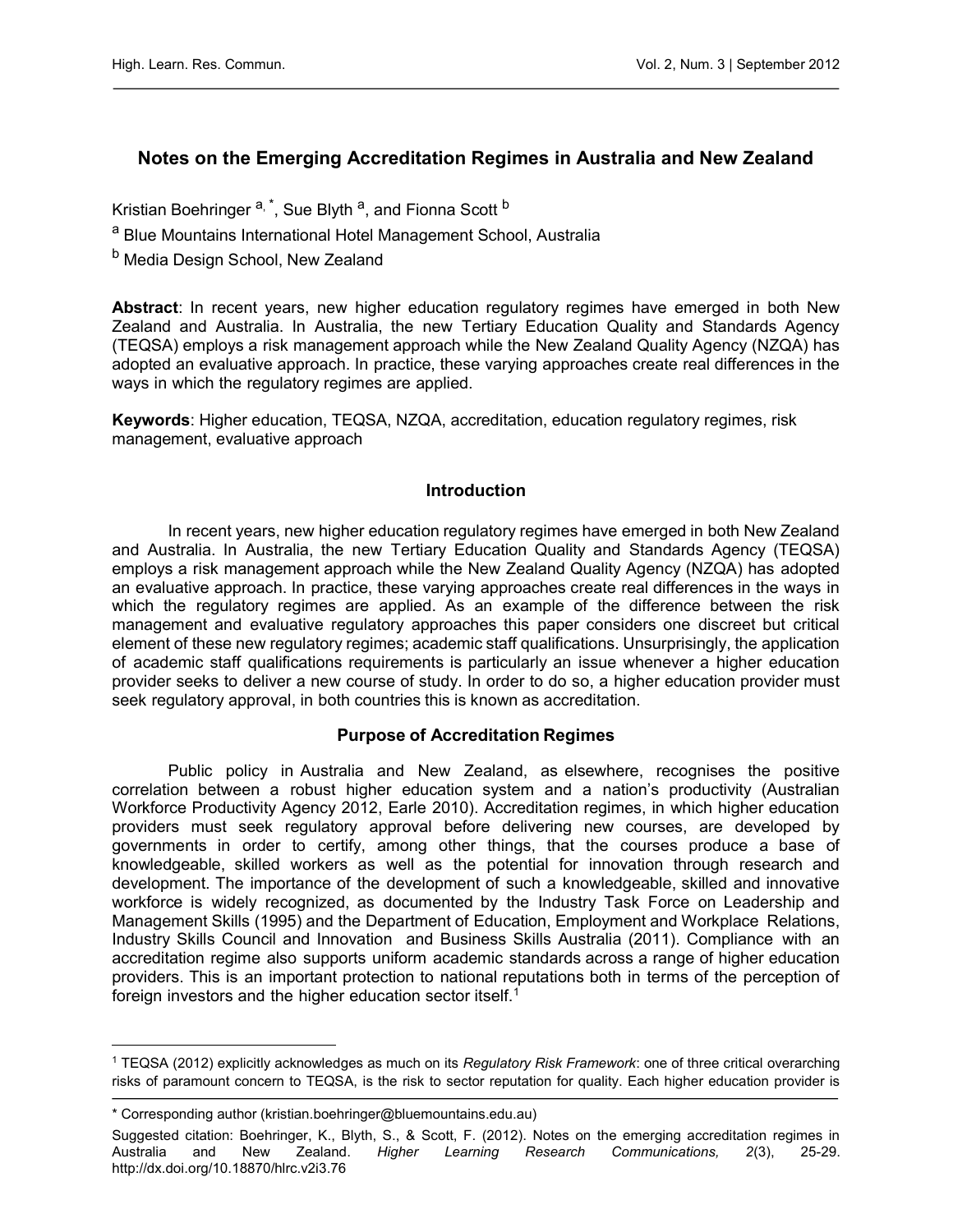Within this overarching need for validity and reliability, accreditation systems (and the higher education provider registration which support them) have very individual characteristics; most, however, are based on a set of stakeholder developed standards and quality assurance and risk management processes.

### Australia: A Risk Management Approach

In Australia, the higher education sector underwent a revolutionary change in 2012. The former state-based, quality assurance regulatory approach, which had been in place for decades, was completely overhauled. A new regulator, the Tertiary Education Quality and Standards Agency (TEQSA) began operations in January 2012 and is now responsible for regulating higher education nationally. In contrast to the previous compliance regime, TEQSA employs a risk management approach to regulation underpinned by several instruments: the TEQSA Act<sup>2</sup>, the Higher Education Standards Framework<sup>3</sup> (Threshold Standards) and the Regulatory Risk Framework<sup>4</sup> (RRF).

In relation to course accreditation, part of the risk management employed by TEQSA is to establish categories of providers, with each category having a different risk profile. Public universities are deemed low risk, and are able to accredit their own courses; they are not required to seek regulatory approval to deliver new courses but must comply with the same standards as non-self-accrediting providers. Private higher education providers are deemed to be a higher risk and are therefore not self-accrediting and are subject to a rigorous course accreditation regime, although they can apply for self-accrediting status if they wish to undertake additional assessment.

The course accreditation standards extend beyond the detail normally associated with curriculum to include admission criteria, articulation and pathways; course development approval and coordination; course delivery methods and structure; teaching and learning arrangements; teaching and learning resources; course review, improvement and discontinuance; certification documentation, any planned delivery in a language other than English and offshore and third party delivery. Typically for quality assurance systems, providers are required to provide evidence of compliance with the standards that relate to all of these areas.

Less typically, TEQSA is required under its legislation to employ three principles as an overlay to the quality assurance approach. These principles - regulatory necessity, reflecting risk, proportionate regulation (TEQSA Act, 2011) – were clearly a response to the well recognised burden of regulatory compliance on educational systems and on governments (Productivity

 $\overline{a}$ 

assessed against "Overall risk relative to the provider's ability to contribute to maintaining and building Australia's standing in delivering quality teaching and research."

 $\mathfrak{p}$  Tertiary Education Quality and Standards Agency Act 2011 available at http://www.austlii.edu.au/au/legis/cth/consol\_act/teqasaa2011466/s66.html

<sup>3</sup> The Higher Education Standards Framework (Threshold Standards) available at http://www.comlaw.gov.au/Details/F2012L00003

<sup>4</sup> TEQSA 2012, Regulatory Risk Framework available at http://www.teqsa.gov.au/regulatory‐risk‐framework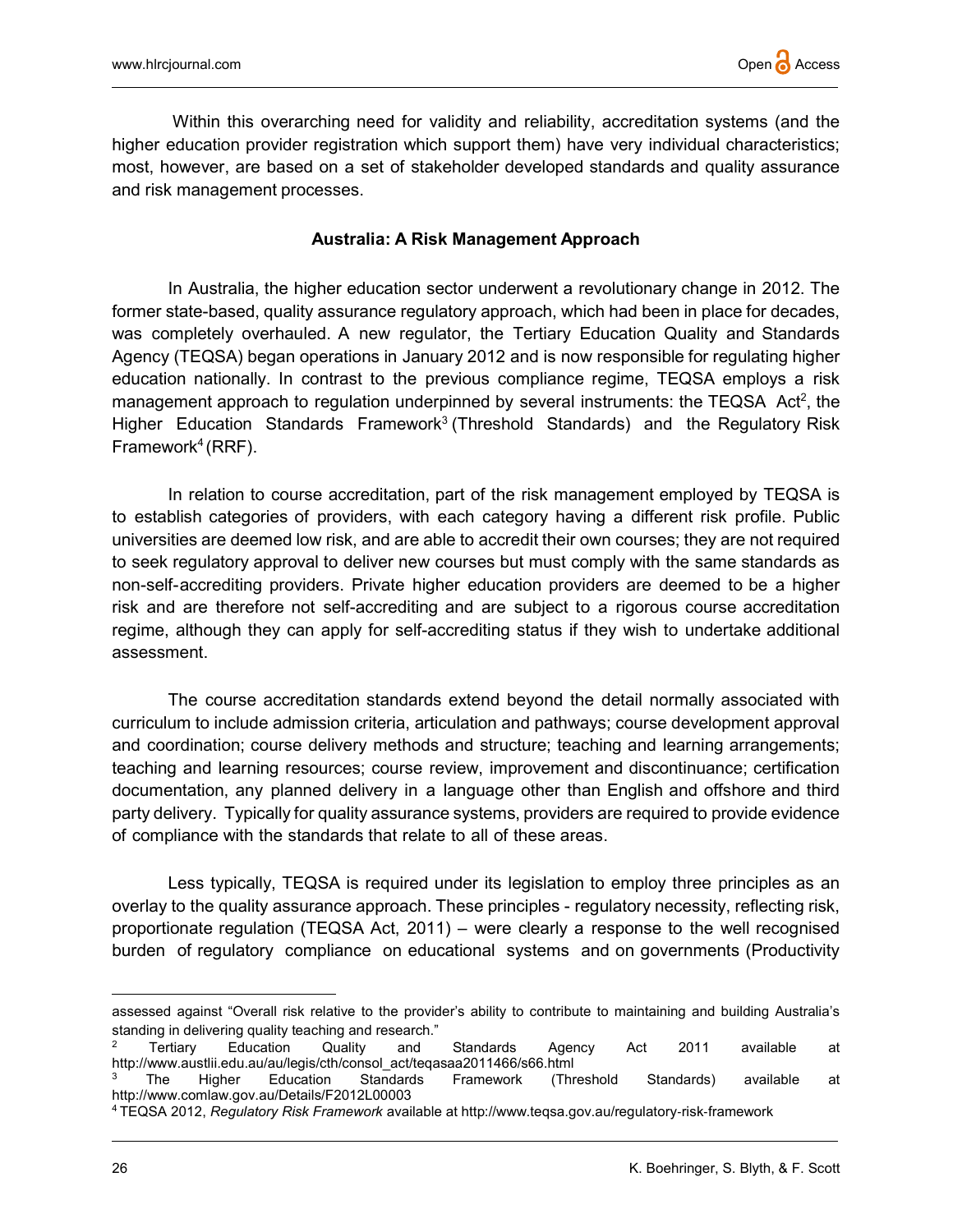Commission 2009, Bradley et al., 2008). To address these principles, TEQSA developed the RRF which defines its approach to risk at the provider level. The RRF identifies three broad areas of risk consequences - risk to students, risk of provider collapse and reputational risk to the higher education sector (TEQSA 2012). Risk categories have also been identified (such as financial viability, corporate and academic governance, physical and electronic resources and infrastructure). Risk indicators are used within each category and these will be assessed using quantitative data. So, for example, a risk indicator for financial viability will be 'low operating profit margin' and this will be assessed using publically available financial statements.

The RRF's use of quantitative parameters that are not available to providers for further scrutiny is a contested element of the risk management approach. The challenge of setting quantitative parameters in such a diverse market is finding suitable parameters that will equally indicate risk for small private providers as well as large public universities. Given that TEQSA has been in operation for less than one year, it remains to be seen if this challenge will be suitably addressed. A further concern is that the use of such a quantitatively defined approach to identifying risk may act against TEQSA's application of judgement in the risk management process. Higher education providers may be even more constrained within an unrevealed set of performance measurements than they were under the previous compliance focused quality assurance regime.

Although TEQSA describes its approach to risk profiles as underpinned by a 'strong qualitative element' (TEQSA 2012), it is not clear how this will be achieved or the mechanism for non-quantitative data to be included in 'TEQSA's internal decision-making processes'. For example, course accreditation applications from non-self-accrediting providers will not use a panel of stakeholders approach (typical of most accreditation systems) to make recommendations to TEQSA with regard to the course but will employ consultants to only advise TEQSA on the course or other elements of the application. Thus, recommendations for accreditation will only be made to the TEQSA commissioners from within TEQSA itself.

## New Zealand: An Evaluative Approach

In contrast to Australia's recent move to a unified national approach, the New Zealand system is divided; two bodies are responsible for higher education in New Zealand. The first body, the New Zealand Qualifications Authority (NZQA, 2012) is responsible for the quality assurance of non-university tertiary education providers including polytechnics and the National Qualifications Framework (NQF). This same agency also administers the National Certificates of Educational Achievement (NCEA) and the New Zealand Scholarship for secondary students. The second body, the Committee on University Academic Programs (CUAP) of the New Zealand Vice-Chancellors Committee (NZVCC) is responsible for quality assurance with regard to universities. This paper examines the NZQA accreditation regime only.

The NZQA was established following a major reform of the New Zealand tertiary education sector in 1989. The passing of the Education Act (1989) allowed, among other significant changes, the delivery of degree level qualifications by private education providers. In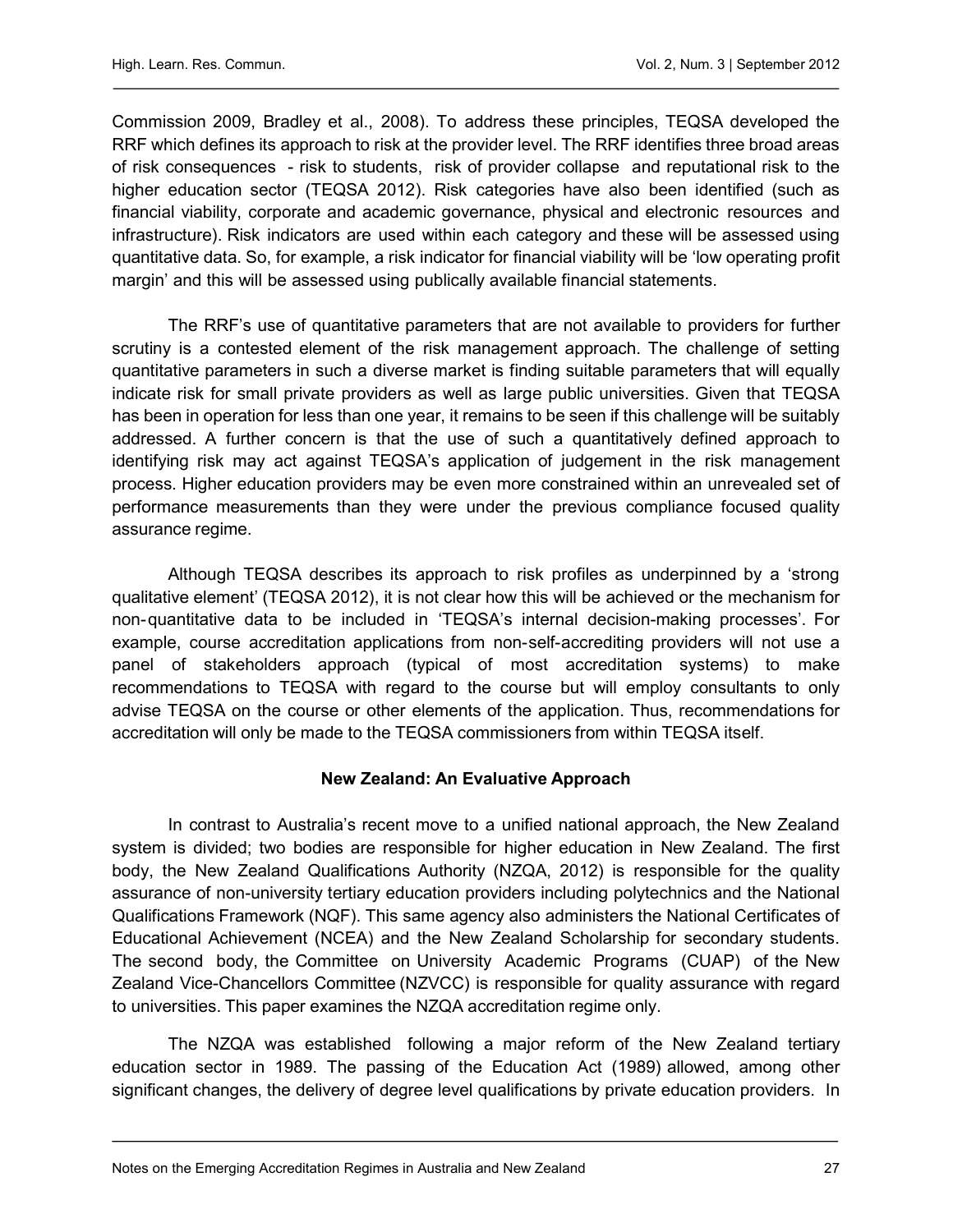consultation with the NZVCC, NZQA developed and published criteria for the approval and accreditation of degree qualifications. With only minor changes over the past twenty years, these criteria include learning outcomes; coherence; delivery and learning methods; assessment; acceptability of the course amongst a wide range of stakeholders; the institution's regulations and resources and ability to evaluate and review; as well as capacity for supporting research. Unique within the New Zealand education environment, obligations to Maori (the indigenous people of Aoteoroa) and the Treaty of Waitangi must also be taken into account. Embedded within each of the criteria are requirements for providers to demonstrate, where appropriate, that the degree qualification "is cognisant of Maori tribal tikanga, reo and traditions and is acceptable to Maori as a reflection of their aspirations for quality learning and standards in accordance with te reo me ona tikanga".<sup>5</sup>

In contrast to the risk management approach now used in Australia, NZQA uses an evaluative approach when assessing whether or not to accredit a new degree qualification. Like the Australian regime, the assessment process requires the education provider to meet the defined criteria however, rather than using the combination of Threshold Standards andRRF, the NZQA uses the criteria, supported by requirements, to determine the extent that comprehensive and robust evidence confirms that the provider has the ongoing capability and resources to support sustained delivery of the qualification. This determination is based upon an evaluative assessment of the credibility, relevance and accuracy of the information and supporting evidence made available by the provider.

The evaluation of applications for degree qualifications are undertaken by panels, whose members are drawn from the university, polytechnic and private education sector as well as Maori and industry stakeholders. Following accreditation, NZQA typically appoints one of the education sector panel members to monitor degree implementation and development to ensure that standards are met. The panel assessment approach and application of standards leads NZQA to, at least by comparison to the Australian system, a more judgment based system, more apt to the use of qualitative assessments.

#### Point of Comparison: Academic Staff Qualifications

The difference between the Australian risk management regime and the evaluative approach adopted by New Zealand may be seen by briefly comparing the approaches to academic staff qualifications. As part of the accreditation process in both countries, the higher education provider must demonstrate to the regulator that academic staff are appropriately qualified. TEQSA stipulates that academics must be, amongst other things, qualified to at least one qualification standard level higher than the course of study being taught or possess equivalent professional experience. The skills of the individual are not seen as part of a greater whole and thus the question of whether "on balance" the skills of an individual may be suited to a teaching team cannot be answered, no judgment may be passed; the individual, in isolation, either has the requisite degree or experience or does not. This relatively inflexible approach may stem from the specificity typically associated with data-based risk assessments.

 $\overline{a}$ 

 $5$  Te reo me ona tikanga may be translated as "language and customs".